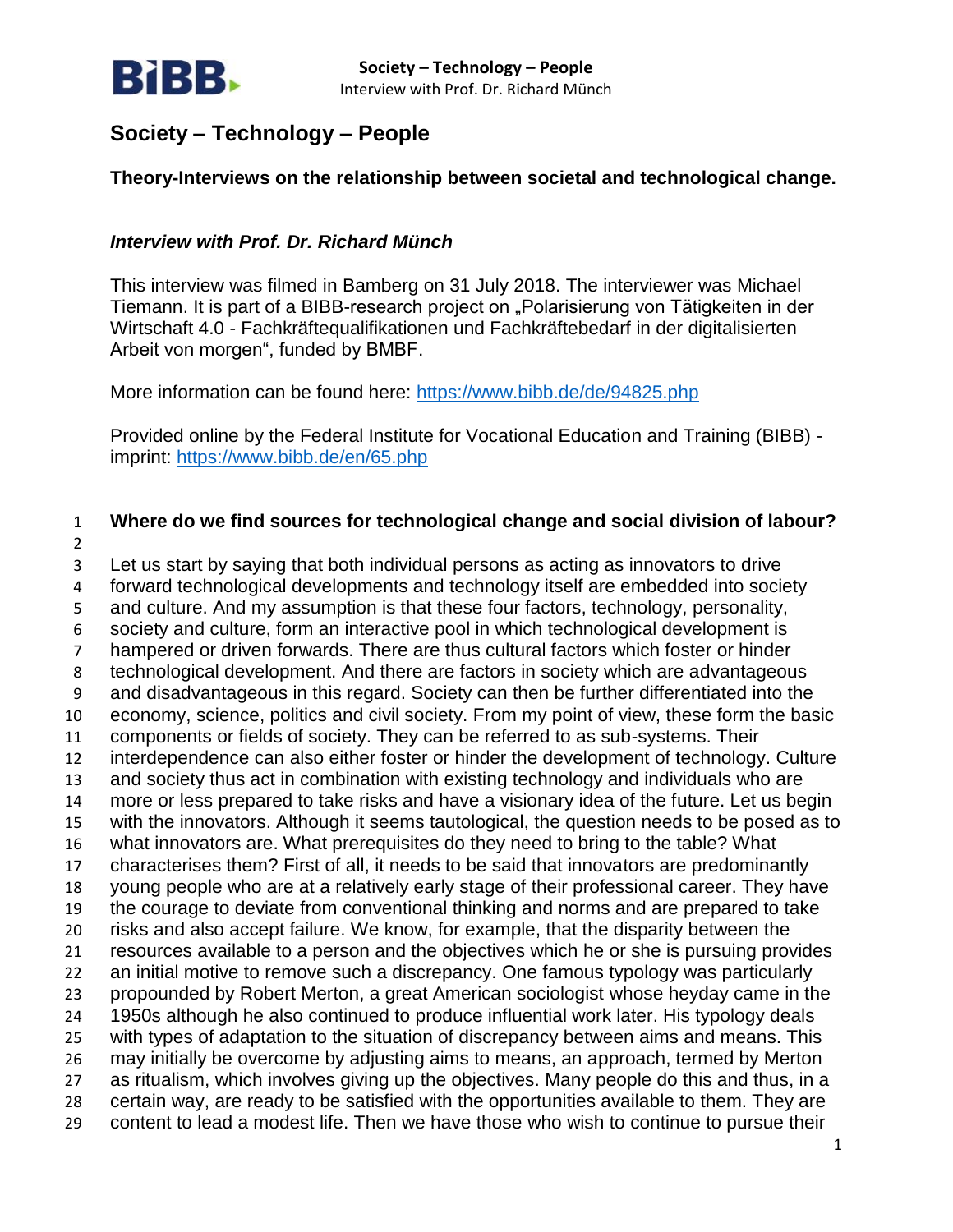Interview with Prof. Dr. Richard Münch

 aims by using different means. It may be that such objectives are not legitimate. In any case, they will contradict the prevailing knowledge and norms. Merton designates this category as innovation. Innovation may also involve breaking the law. There is thus a commonality between law breakers and those we like to describe as innovators in science, in the economy and in civil society alike. Then there are those who wish to change both the means and the goals. Such people are not satisfied with the existing circumstances and therefore turn to rebellion or revolt. They are also keen to change the political situation. So social movements and political movements seeking something new are innovators within the political sphere. Within this spectrum, we also need to see that innovations are particularly driven forward by individual persons who require the courage to do so, take risks and, and are able to fail. A further distinction may be drawn between those who have major visions and wish to perform pioneering work such as scientific and economic breakthroughs, and those who resolve minor problems by continuing to improve and develop existing technologies. These are two types of innovators. The first could be termed as revolutionaries who operate across all sectors of society, i.e. in 45 science, economics and politics. Then there are tinkerers who work on small problems and engage themselves with the task until the problem is solved. Technology exerts an ambivalent effect on further technological progress. Usually, some kind of technology will be in place from the start. This can be a driver forward to begin with if it is still in its early stages and still offers potential. New areas of application for the technology can be opened up, and connections with other fields can be established. However, the more developed a technology is, the more it will act as an obstacle to technological change. This is because it has occupied a position and cannot easily be removed. One example would be the Transrapid high-speed monorail train system. Germany spent many years and even decades trying to drive forward its development, but the great problem for Transrapid was the presence of competition in the form of existing technologies. Automobile transport, road construction, conventional rail travel and the ongoing development of aviation were all rivals from the outset. At present I would say that the potential of computer technology and microelectronics, which after all have been governing our lives since let us say the mid-1980s, is not yet exhausted. The latest wave of digitalisation, artificial intelligence and robots, is driving technological development further. Then we have the Internet of Things for example, which is still in its infancy. This is something which is of great significance to the economy. Exchange, procurement and distribution of goods can take place in digitalised form and thus avoid the frictional losses of the past. And this is something that will continue to drive forwards. Until something new happens which we do not know about yet. So this is a technology that is still being developed and is covering all the areas of society. We can see here that technology's expansionist force means that it becomes a driver of technological development itself until its potential is completely exhausted. At this point, it tends to become an obstacle to further technological development. Now we come to cultural enlightenment. I have already indicated that this is associated with a high level of individualism and a high degree of dissemination of education. Schooling becomes mandatory and more widespread. This provides us with a starting point for continuing to expand the potential for the development of knowledge. Experiments are, for example, also undertaken on certain value systems which identify the innovativeness of cultures. The field of business economics makes very frequent reference to the social psychologist Hofstätter. He, for example, found out that individualism leads to a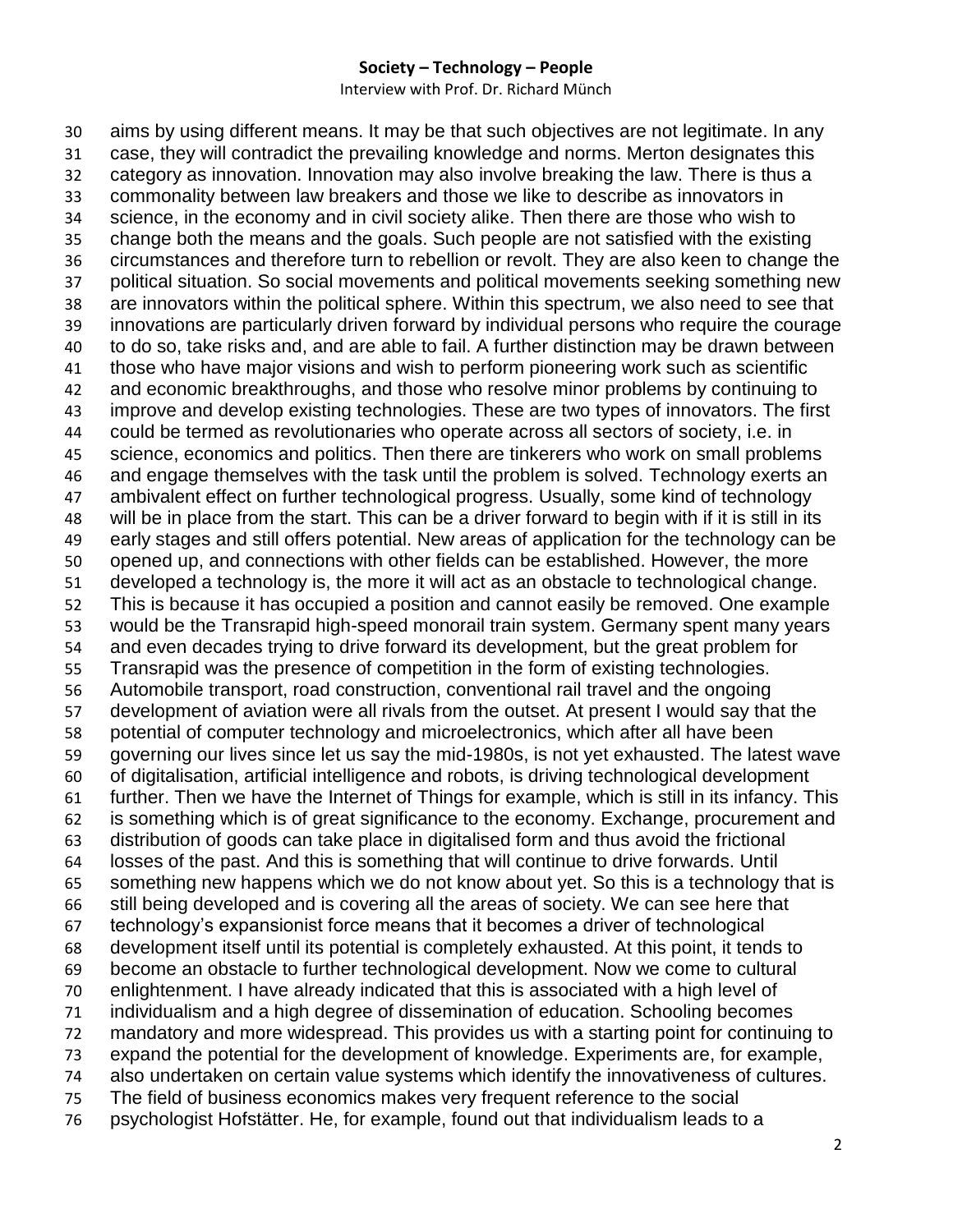Interview with Prof. Dr. Richard Münch

 relatively small power gap, where hierarchies could be said to be flat, with equality in terms of the ability to make assertions, exercise criticism and embrace risk. This is seen as characteristic of cultures that are particularly innovative. This brings us back to the innovative personalities which I mentioned at the start. Of course, these do not grow on trees. They can be more or less nurtured within an existing culture. Returning to the ideas of Max Weber, whom I have already mentioned, our culture—let us say the western culture—is marked by a strong contradiction between notions of a good and ideal society and reality. A discrepancy is thus perceived between idea and actuality, and this drives forwards societal development to a certain extent. Reality is always worse than our ideal, but we are constantly seeking to adapt it to fit to this ideal. In the case of society, the thing that I would emphasise at this point is generation dynamics. My picture is of a society that is differentiated into various functional areas rather than consisting of a uniform block. Each of these functional areas exerts its own respective dynamism—the economy, science, politics and civil society. Let us look here at civil society or population structure, succession of generations are also transferred to the other functional areas, the economy, science and politics. It can be said that competition, good chances of advancement and relatively unproblematic generation sequences are driving factors. When upcoming generations have an opportunity to take over key positions, this produces a particular dynamism which translates itself to technological developments. We can say now that we have a problem with regard to the fact that there are fewer and fewer young people. The average age of society keeps rising. Although this means that young people will be in demand in the future, we also have a situation where older people have also occupied the key positions for a very long time. Due to the question of pensions, such people should work for as long as possible, meaning that crucial roles do not become available to the young in a timely enough manner. There are also differences in the various societies. In order to examine these, a detailed study would need to be undertaken of systems in areas such as science and the economy. #00:15:28-4# 

# **Which consequences will arise from technological change?**

 The dynamism inherent in every technological development will, of course, have a direct impact on work. This applies to self-employment, home office use and companies alike, because people are constantly using new technologies. The question is the amount of time people need to adapt to dealing with and using the new technologies. This brings us to the point that the sequence of technological change is becoming more dynamic. Within this context, the idea of lifelong learning is also growing in terms of its actual and perceived significance. Digitalisation will bring about a major change to the world of work and to people's living environments. We cannot yet foresee the specific form that this change will take. The first question that arises is always: Where will jobs disappear and at which qualification level? There is reason to assume that the limit of qualification level is constantly being pushed further and that earlier technology has always replaced simple tasks by making them superfluous. Digitalisation and artificial intelligence, indeed as the name of the latter term suggests, are learning machines. They replace human intelligence to a large degree. A few months ago, I examined a different context by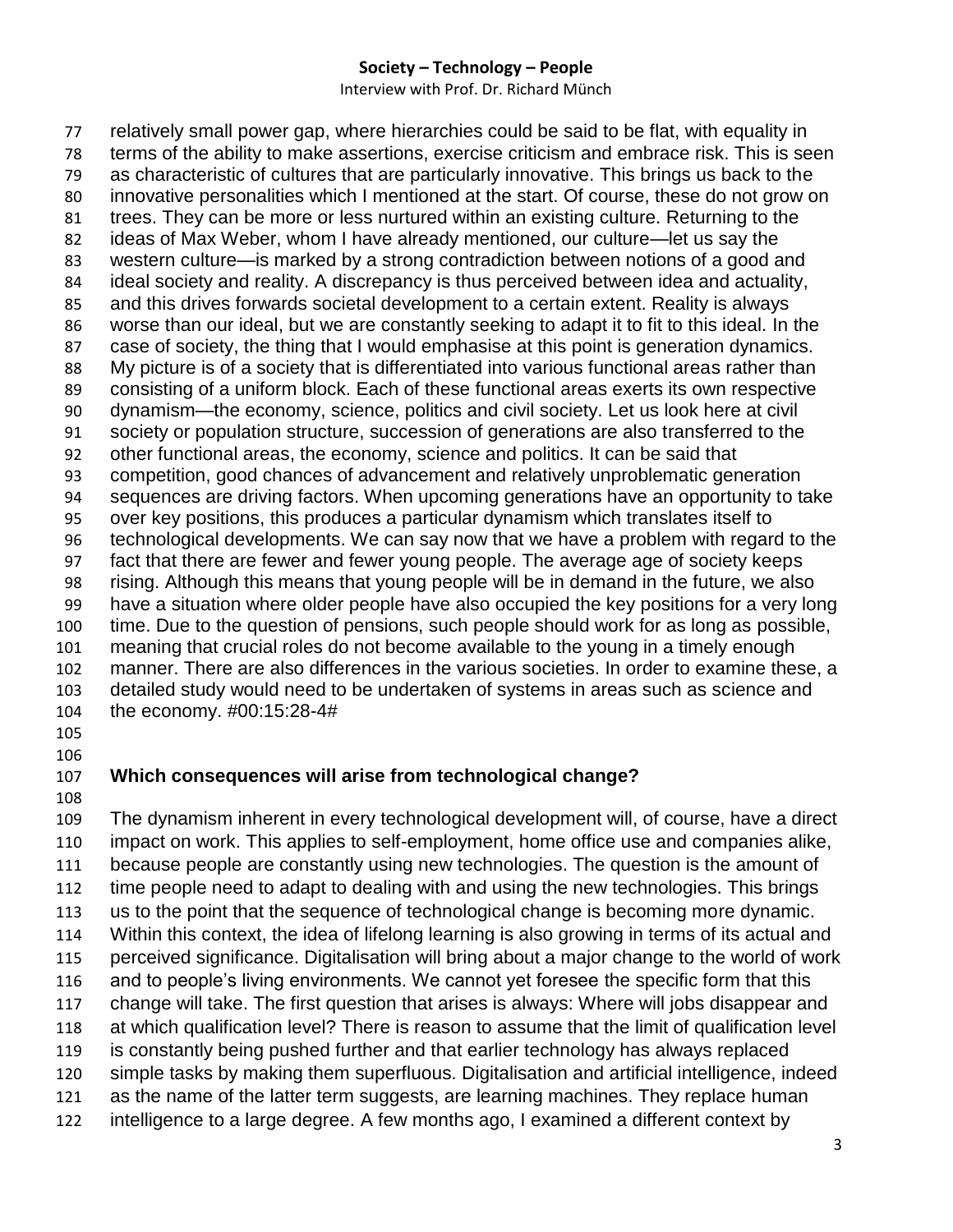Interview with Prof. Dr. Richard Münch

 looking at the development of digital technologies in teaching at schools. The Silicon Valley vision—and now we arrive at the topic of visions—is that a learning programme installed on a tablet enables pupils to experience completely individualised learning. This means that the programmes used are fully tailored to the learning progress made by the individual pupils. The programmes themselves are also able to learn via algorithms. What is left for the teachers to do? Their conventional work in the classroom will be increasingly replaced by the learning programmes, and their role will become more like that of coaches to the pupils. Some calculations indicate that digital learning will reduce the required teacher-pupil ratio from 1 to 25 to 1 to 250. In other words, only ten percent of teachers will be needed. What will the teachers do? Well, they could study psychology and thus be able to offer better assistance to pupils who are struggling with learning and school. After all, there is a shortage of pupil support services. Perhaps we need more social education workers. They would be able to focus more on the social problems which are currently becoming ever more apparent at schools. There are inclusion problems and a major gap in performance levels according to social origin. Social education work is probably more effective at tackling these than a pedagogical approach. Such support services, including mentors providing assistance to families, would open up a new professional area or increase demand within an existing occupational field whilst another professional area would shrink in size. This would be an optimistic approach. Digitalisation of the world of work will occur in the same way as all technological innovations. Certain jobs will be lost, and others will be created. I think we are right to tend towards optimism. #00:20:49-7#

# **How are drivers and consequences of technological change connected?**

 In principle, the mechanisms are similar. The point is always that knowledge and discoveries are transferred to inventions. This gives rise to technology which must be launched onto the market. A new business area then needs to be opened up. If these transitions do not take place, all new discoveries and inventions will become stuck in the mud. They will not be able to continue the journey, and further development will not occur. There must therefore always be this link from science via technological developments to economic implementation into products which are then disseminated on the market. This may, of course, take place in different frameworks. Mutual intervention by science and the economy is thus crucial. Nowadays, this is particularly driven by regionally concentrated networks. All countries in the world have such regional concentrations. These concentrations initially allow firms to network. As technological development progresses, however, they also need access to knowledge produced by research. At present and over the recent past, we have the paradigmatic example of Silicon Valley. The focus here is less on fixed cooperation networks between firms and industrial companies providing mutual support in the development of products. The main emphasis is rather that many small start-ups are located within the immediate vicinity of one another. This leads to mutual motivation as each company strives to be faster than the others but also enables an exchange of expertise. These are networks which have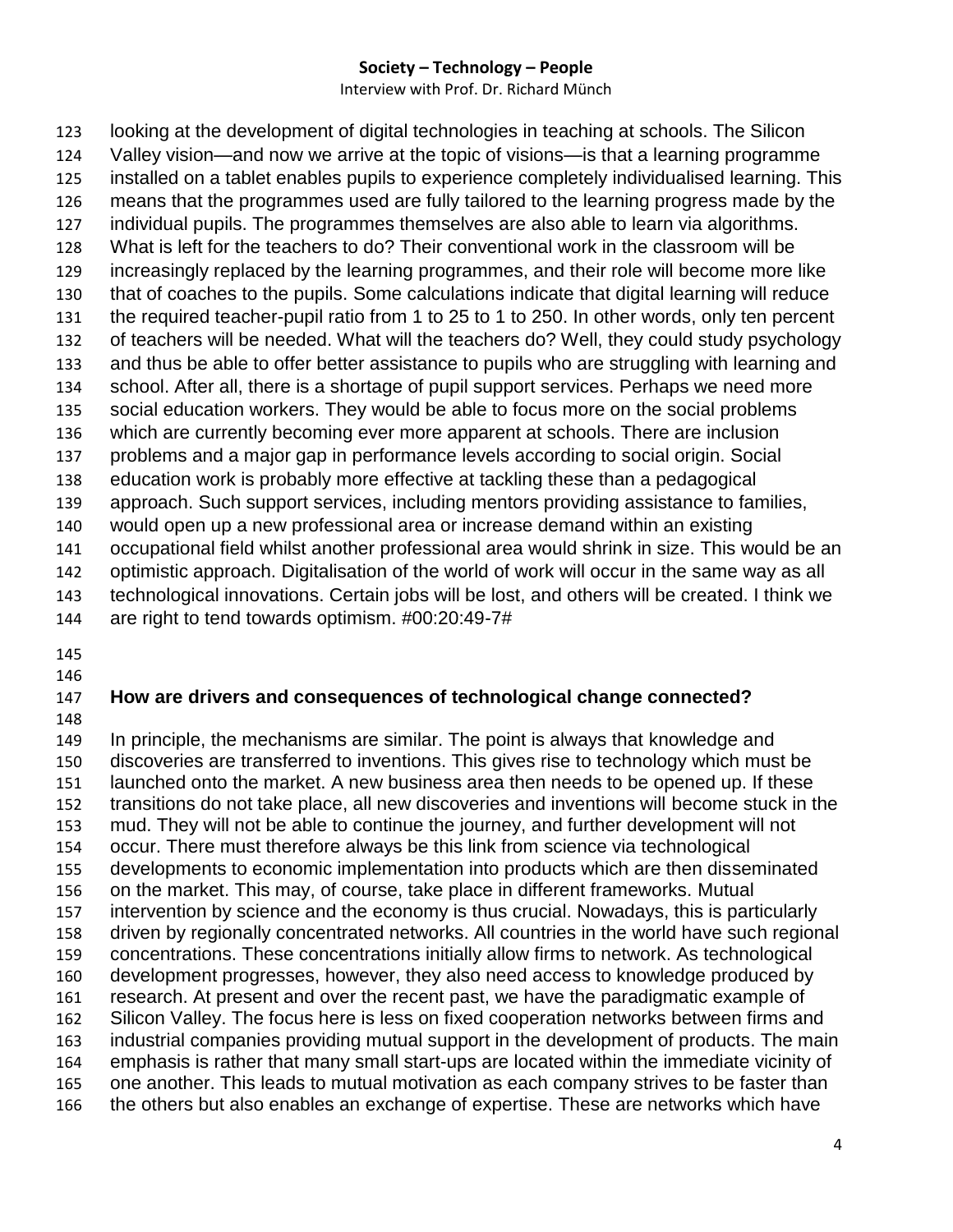Interview with Prof. Dr. Richard Münch

 developed in a relatively spontaneous way, and their membership changes. They spring up, exist for a certain time and then disappear to be replaced by others. Proximity to a university, Stanford University to the South of San Francisco, is crucial to Silicon Valley and there are many students, who begin to tinker with technology whilst they are still studying. University spin-offs then are also a strong driving factor. This is a mechanism which takes scientific curiosity and knowledge into what we could justifiably term a profit- hungry environment. The people involved, however, are not merely out to earn money. They have visions and a desire to change the world. #00:24:45-9# 

- 
- **What measures can be taken to steer technological change?**

 It depends what sort of development we have in mind. There is, for example, the quiet development of existing technologies in or near the workplace in cooperation of skilled workers and engineers. This definitely benefits from regulated conditions that govern secure jobs and are the result of policies aimed at achieving a coordinated market economy. On the other hand, such an approach makes it harder to encourage disruptive development. This means that opportunities need to be put in place for people who are prepared to take risks, to set up companies which may fail and to start all over again and try something new rather than being fazed by failure. This means that general conditions must be in place to deal with matters such as the winding up of failed companies so that something new can easily emerge. The dying off of old companies and the establishment of new ventures must be possible. From the political point of view, this is more likely to create comprehensive change. The same applies if less private risk capital is available, when policy makers are called upon to provide and fund such capital. Policymaking can also help to boost science by ensuring, for example, that young scientists can be appointed to responsible positions earlier. I believe that we have a considerable need for reform in this regard. I would abolish the professorial teaching structure in favour of a departmental system to bring much more dynamism into science. The sooner young talented scientists are able to work autonomously, the sooner they are able to make their own decisions on methods, theoretical perspectives and instruments to be deployed, the greater the dynamic development of knowledge will be and the faster new knowledge will emerge. Conversely, knowledge will develop less dynamically as long as these young scientists remain dependent on a professor. Or, the wider the spectrum for the institutionalisation of new knowledge, including with regard to the dissemination in teaching, the more effective the implementation of a development will be. Again, a distinction needs to be drawn between the professorial system and the departmental system. In Germany, we have a professorial system with a small number of professors for each subject. A German university may perhaps have fifteen professors in a subject like physics or chemistry. All others are in a dependent position. There are non-professorial teaching staff, post-doctoral scientists, junior researchers and graduates who have been recruited to carry out research projects initiated by these professors and are thus always in a status of dependency. Such a system offers fewer opportunities to implement this research because the focus is on a professor to whom staff are subordinate. Anyone developing something new will find it harder to realise ideas in a professorial structure. In the USA, the departmental system prevails. Each faculty will have between forty and sixty professors. All work autonomously, and